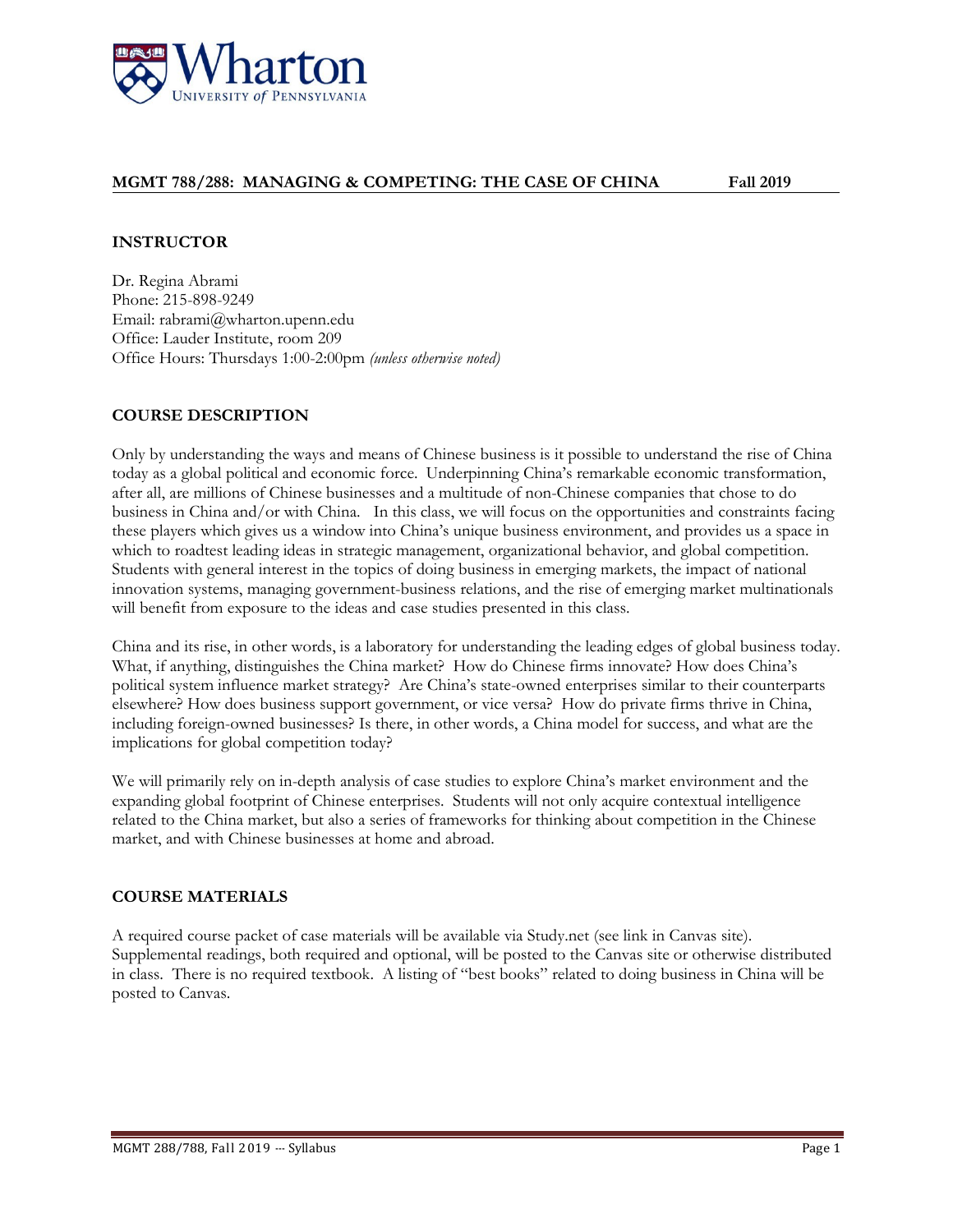# **COURSE EVALUATION AND REQUIRMENTS**

Your grade will be based on the following components:

Class participation: (30%)

• You are expected to actively participate in discussions, case analyses and other exercises in class. Prepare to be "cold-called" on questions related to the readings. Good participation grades reward students who demonstrate good preparation, mastery of the materials, and an ability to build on the comments and contributions of others. If you are unable to prepare for a particular session, please put down your name tent and I will make every effort to avoid calling on you. Please see me as early as possible if you encounter personal difficulties in participating spontaneously in class discussion.

Post-Class weekly minute memo (10%)

• At the end of each week, you will submit a short memo on Canvas that should not exceed 1- 2 short paragraphs. This is the direct channel of communication between us, especially for those too shy to talk in class. You can write a few lines about the most important take-away points from the class, questions that remain unanswered, concepts you do not fully understand, or applications you find particularly interesting. You may also suggest some current events that we should discuss in future classes. (Take advantage of the office hours if you want to engage in longer conversations on related topics.) You will receive the points simply for submitting the memos every week. The contents of the memos will not be graded.

Mid-Term Assignment (15%)

- This will be a take-home, open-book short essay assignment. It must be completed on your own without consultation with others. You will be asked to select one of two essay topics, and to prepare your response in no more than 3 pages (single-spaced, letter-sized paper, 1" inch margins), including footnotes. Tables, figures, and bibliography should be appended to the end of your essay. Your footnotes and bibliography should be in Chicago style format. Your bibliography should appear on a page of its own, and after any tables or figures. Your essay will demonstrate your ability to apply concepts and examples from earlier classes and to conduct secondary source research in response to the essay prompt.
- The assignment will be distributed via Canvas on October 10, and is due via Canvas on October 18, 11:59pm.

Team Project Presentation (25%)

- Teams will be formed randomly, conditional on distributions of students from different programs or work histories. Team distributions will be posted on September 23.
- Elevator Pitch: No later than October 2, each team will submit via canvas an "elevator pitch" of no more than a 1 page (bullet points ok). Your pitch will include the names of your team members, the company opportunity or issue that your team is proposing to present, your team's justification for this case selection (why not a similar company in this sector or facing this issue or opportunity?), and finally, describe your team's competencies to present this case.
- You must select a real company (a Chinese company or the Chinese subsidiary of a foreign company of a multinational enterprise).
- Your task is to use the concepts and frameworks discussed in class to
	- Conduct a systematic analysis of the business environment faced by the firm;
	- Assess the firm's unique capabilities, opportunities and challenges;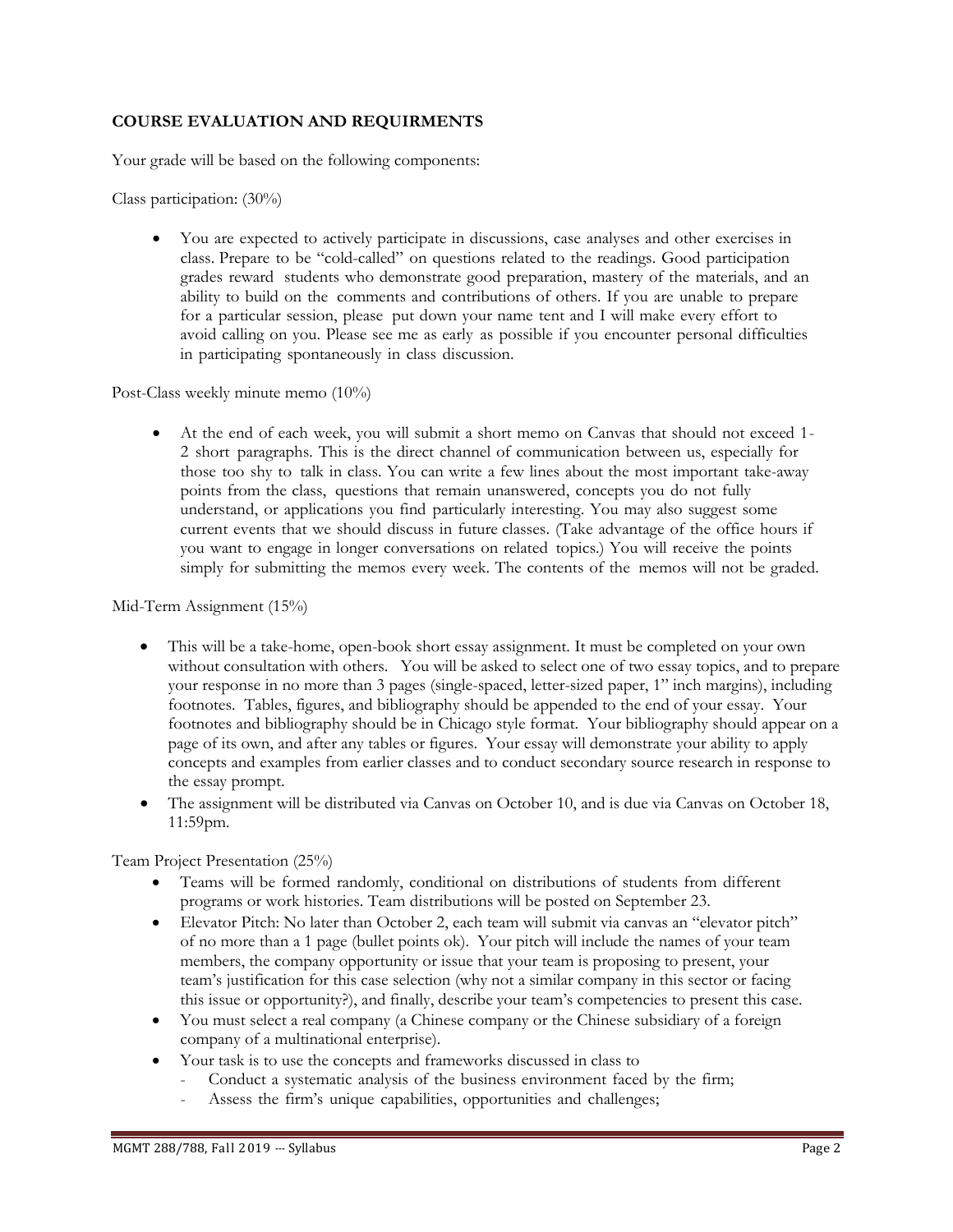- Recommend the strategic move; (Note that doing nothing is a completely valid strategy as long as you back it up with good reasoning. Please discuss with me in advance if you are not sure whether your idea is falling within the realm of this course.)
- Lay out the steps you will take to implement the strategy, indicating some understanding of the potential risks or challenges related to your proposed strategy and your response and/or solution
- Discuss how your strategy fits into the firm's overall growth in China.

All presentations occur during the last three classes of the course, but your preparations should start much earlier. I will be happy to go through your proposals during office hours or lunch meetings. Evaluation is based on the quality and rigor of your analysis, your team's presentation and a peer-to-peer evaluation.

Teams will be asked to upload the final version of their presentation no later than Friday, December 13.

Final Take-home Case Analysis: (20%)

- This will be a take-home, open-book case analysis. It must be completed on your own without consultation with others.
- Your case analysis should be no less than 8 pages and no more than 12 pages (single-spaced, lettersized paper, 1" inch margins), including footnotes. Tables, figures, and bibliography should be appended to the end of your essay. Your footnotes and bibliography should be in Chicago style format. Your bibliography should appear on a page of its own, and after any tables or figures.
- Your analysis should do the following: (a) indicate a close reading of case materials; and (b) demonstrate your ability to (1) answer the question prompts in full; (2) apply concepts and examples from earlier classes, and (3) to conduct secondary source research.
- The case study and question prompts will be distributed via Canvas on Wednesday, November 20. Your analysis is due via Canvas no later than Thursday, December 5 11:59pm.

# **WASHINGTON DC DAY TRIP (Optional)**

The Penn-Biden Center has offered to set up a Friday schedule of meetings with selected Washington-based government and non-government U.S. stakeholders with interest and influence on matters related to Chinese business. You will receive a poll regarding possible dates the week of September 9. Schedule content will be determined once we have a finalized travel date.

# **CLASSROOM EXPECTATIONS AND PEDAGOGY**

Pedagogy:

• This class is rooted in case-based discussion. As such, students are expected to attend all classes ready to participate and having prepared the readings. Late arrivals, early departures, or re-entries are disruptive to the discussion and are allowed only in exceptional cases. Please plan accordingly.

Absences:

- Please email me in advance of any intended absence. Any unexcused absences or more than two
	- absences will significantly affect your participation grade.

Schedule:

• We will start and end classes on time.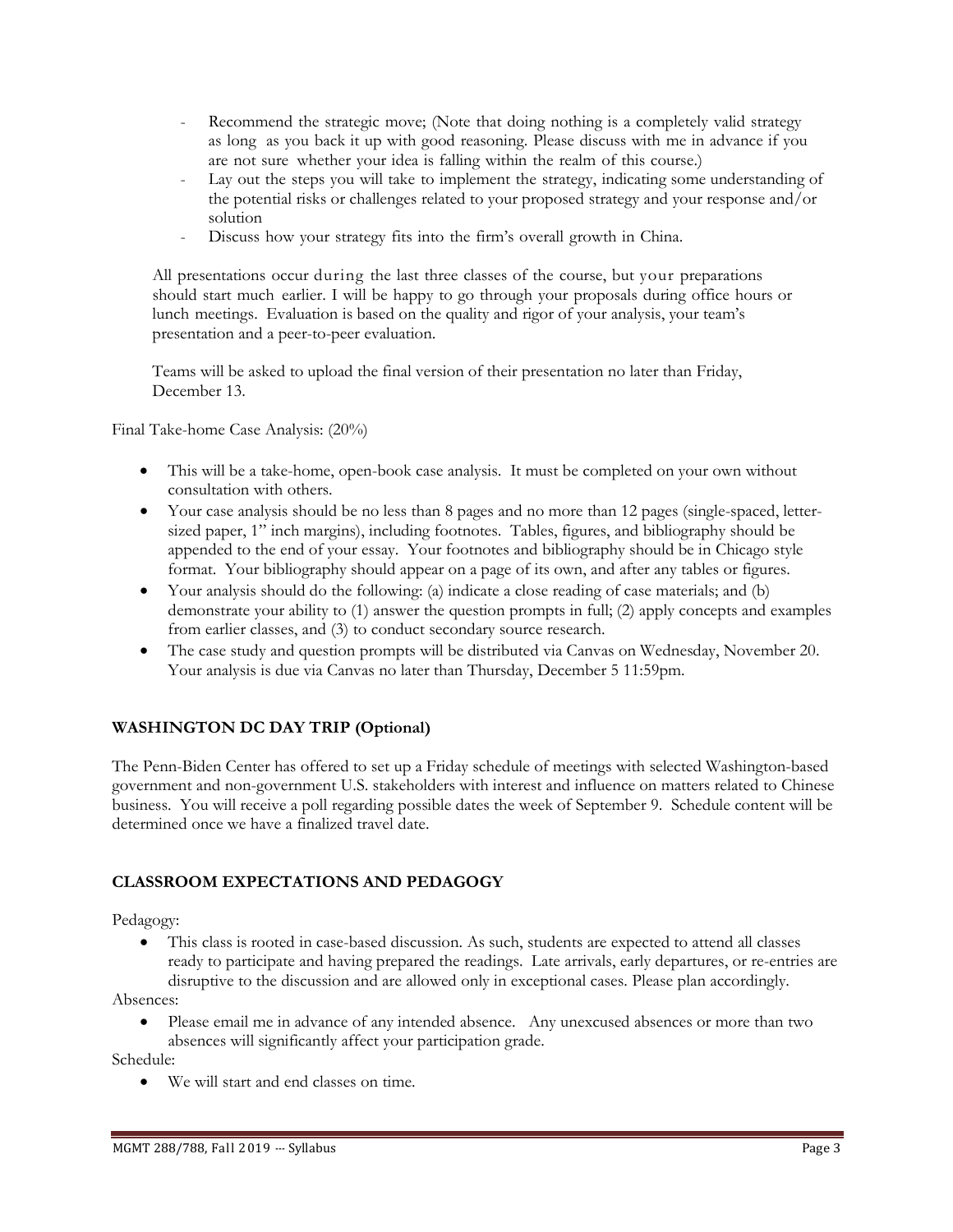Electronics:

• We follow a 'no electronics policy,' meaning that phones should remain off and in your bag. Laptops should also remain down unless otherwise required to access case materials in the course of discussion. Bring a notebook or tablet for note-taking.

Slides:

• Class slides are not posted in advance of class. They are posted to the canvas site weekly.

# **OFFICE HOURS AND FACULTY LUNCHES**

Unless otherwise noted, walk-in office hours are Thursdays 1:00-2:00pm. Please email for an appointment if you think you need more than 15 minutes or you prefer to meet at a different time.

# **ABOUT THE INSTRUCTOR**

**Dr. Regina M. Abrami** is the Director of the Lauder Institute's Global Program and Head of its International Studies faculty at the University of Pennsylvania. At the Lauder Institute, she is broadly responsible for interdisciplinary curricular development in support of the university's joint-degree MBA-MA program in International Studies. She also holds appointments in the Departments of Political Science and Management as Senior Lecturer and Senior Fellow, respectively.

Prior to Wharton, Dr. Abrami served on the faculty of Harvard Business School for 11 years in various capacities. These include co-designer of its "Doing Business in China" course, inaugural faculty chair of its international immersion program, and faculty member in its "Business, Government, and International Economy" unit. HBS honors include appointment as a Hellman Faculty Fellow, awarded for distinction in research, and the Robert F. Greenhill Award, given in recognition of distinguished service.

Dr. Abrami has authored dozens of HBS case studies, and continues work on the political economy of economic governance, national innovation, and the geopolitics of national economic security, with special focus on China. Her published work has appeared in *Comparative Politics, Journal of East Asian Studies*, *Harvard Business Review*, *Marketwatch* (WSJ), the *China Policy Institute*, the *Oxford Handbook of Asian Business Systems*. In 2014, her book, *Can China Lead? Reaching the Limits of Power and Growth* (co-authored with William C. Kirby and F. Warren McFarlan) was published by Harvard Business Review Press (published in Chinese in 2017). In 2017, she won an Aspen Institute "Ideas Worth Teaching" award for her course of systems thinking and foresight strategy.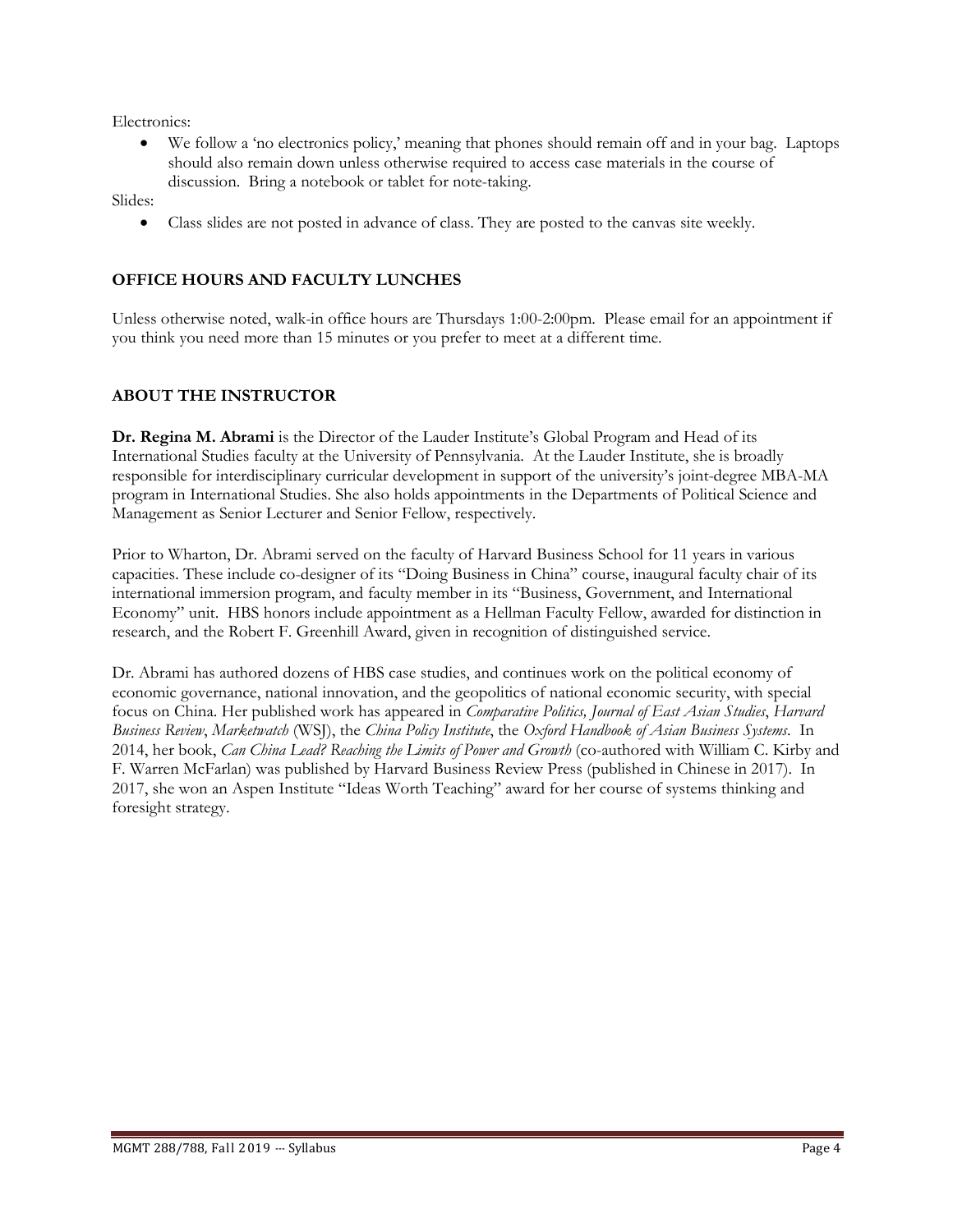## **CLASS SCHEDULE AND READINGS**

# **MODULE 1: SETTING THE STAGE**

### **Class 1: Seeing China and Chinese Business** (Wednesday, August 28)

Evan Osnos 2009. "Reds: The Creation of a Wine Loving Class." *The New Yorker*. November 15 <https://www.newyorker.com/magazine/2009/11/23/reds>

David Kirkpatrick 2007. "How Microsoft Conquered China." *Fortune Magazine*, April 23. [https://archive.fortune.com/magazines/fortune/fortune\\_archive/2007/07/23/100134488/index.ht](https://archive.fortune.com/magazines/fortune/fortune_archive/2007/07/23/100134488/index.htm) [m](https://archive.fortune.com/magazines/fortune/fortune_archive/2007/07/23/100134488/index.htm)

John F. Burns. 1986. "AMC's troubles in China." *New York Times*, April 11.<https://www.nytimes.com/1986/04/11/business/amc-s-troubles-in-china.html>

### Optional:

Gerald Segal 1999. "Does China Matter?" *Foreign Affairs*, Volume 78, Issue 5. Pages 24-36.

#### **Class 2: The Political Economy of China** (Wednesday, September 4)

Case Study:

The Chongqing Model & the Future of China (HBS 9-713-028)

Elizabeth C. Economy 2019. "The Problem with Xi's China Model." Foreign Affairs, March 6.<https://www.foreignaffairs.com/articles/china/2019-03-06/problem-xis-china-model>

Elizabeth C. Economy 2018. "China's New Revolution: The Reign of Xi Jinping." Foreign Affairs, April 17.<https://www.foreignaffairs.com/articles/china/2018-04-17/chinas-new-revolution>

# **MODULE 2: MANAGING INSTITUTIONAL UNCERTAINTY**

### **Class 3: Building China in Every Way** (Monday, September 9)

Cases:

Sohu China (HBS 9-703-011) Sealed Air China (HBS 9-308-051)

# **Class 4: Making Money through Financial Services** (Wednesday, September 11)

Cases:

China Risk Finance (HBS-9-912-417) Ant Financial (A case) (HBS-9-617-060)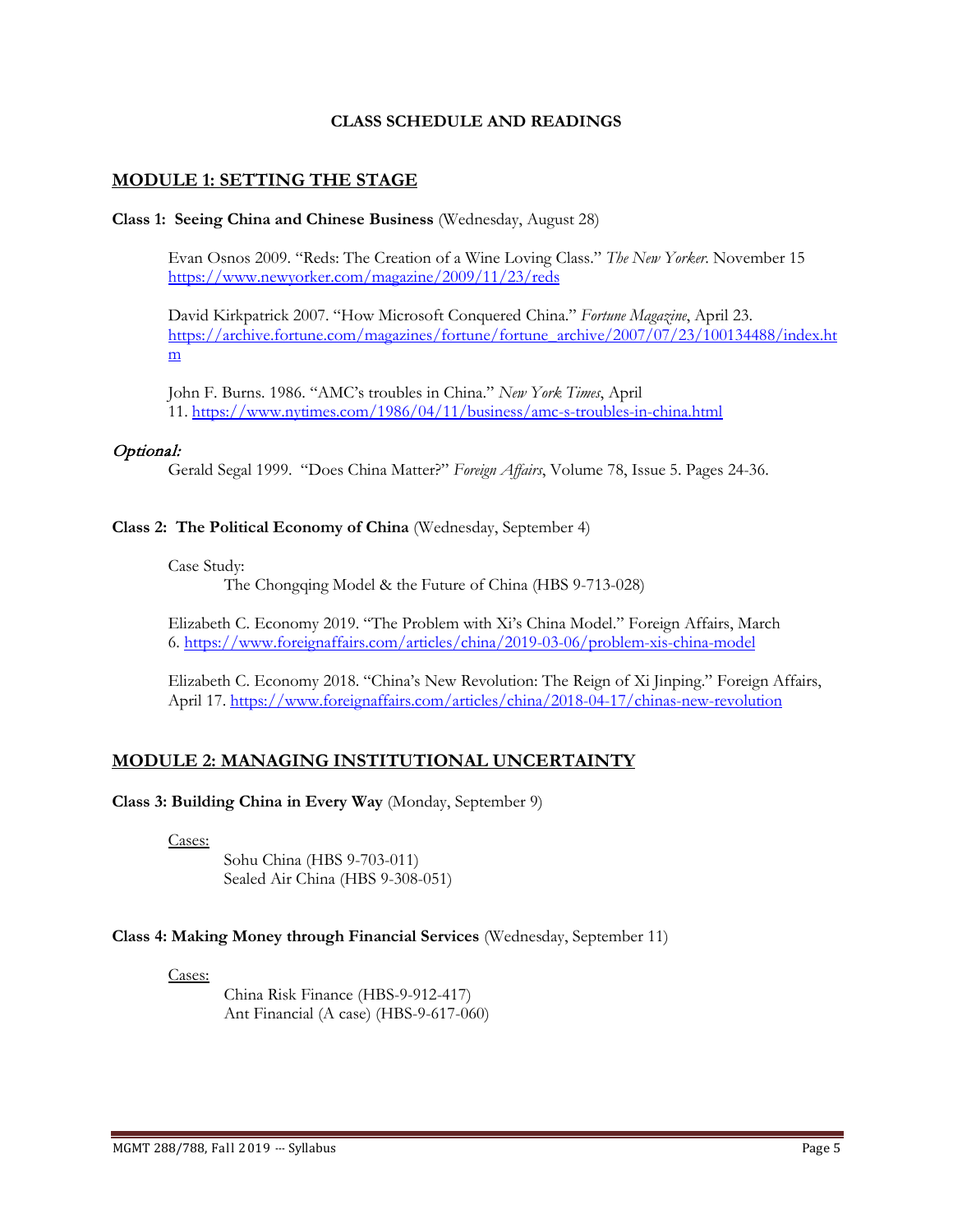### **Class 5: Law of Rules or Rules of Law: Corporate Governance** (Monday, September 16)

No author 2018. "Vanke: Fending off a Hostile Takeover." Knowledge@Wharton. July 17.

Zhu Liangtao & Leng Cheng 2018. "Failed Hostile Takeover for Vanke Leaves Baoneng in a Fix." Caixing. April 9.

Edward Tse et al. 2016. "Battle for Corporate Control with Chinese Characteristics." Gaofeng Advisory (Unpublished)

### **Class 6: Got Guanxi? Managing Networks, Avoiding Jail (or not)** (Wednesday, September 18)

Case:

JP Morgan: Hiring China's Princelings become a Royal Pain (HK #1053, Asia Case Research Centre, University of Hong Kong)

Peter Humphrey 2018. "I was locked inside a steel cage: Peter Humphrey on his life inside a Chinese prison." *Financial Times*. February 15.

Francis Sun 2016. "How to Manage Client Entertainment in China." *Business Horizons*. Issue 16. Pgs 401-410.

Laura Burkitt 2014. "Sex Video of GSK China Executive Led to Hiring of Private Sleuths." *Wall Street Journal.* June 29. [https://www.wsj.com/articles/sex-video-of-glaxo-china-executive-led-to](https://www.wsj.com/articles/sex-video-of-glaxo-china-executive-led-to-hiring-of-private-sleuths-1404070620)[hiring-of-private-sleuths-1404070620](https://www.wsj.com/articles/sex-video-of-glaxo-china-executive-led-to-hiring-of-private-sleuths-1404070620)

Keith Bradsher & Chris Buckley 2014. "China Fines GlaxoSmithKline Nearly \$500 Million in Bribery Case," *New York Times*, September 19.

### **Class 7: Enterprising Families: Past, Present, and Future** (Monday September 23)

#### Cases:

CP Group: Balancing the Needs of a Family Business with the Needs of a Family of Businesses (HBS 9-312-059) The Rong Family: A Chinese Business History (HBS 9-308-066)

Susan Greenhalgh 1994. 'De-Orientalizing the Chinese Family Firm'. *American Ethnologist 21*(4): 746– 775.

### **Class 8: Going Global with Chinese Characteristics** (Wednesday, September 25)

Case:

China Construction America (HBS 9-911-408)

Ian Bremmer 2009. "State Capitalism Comes of Age: the End of the Free Market." *Foreign Affairs*. May 1.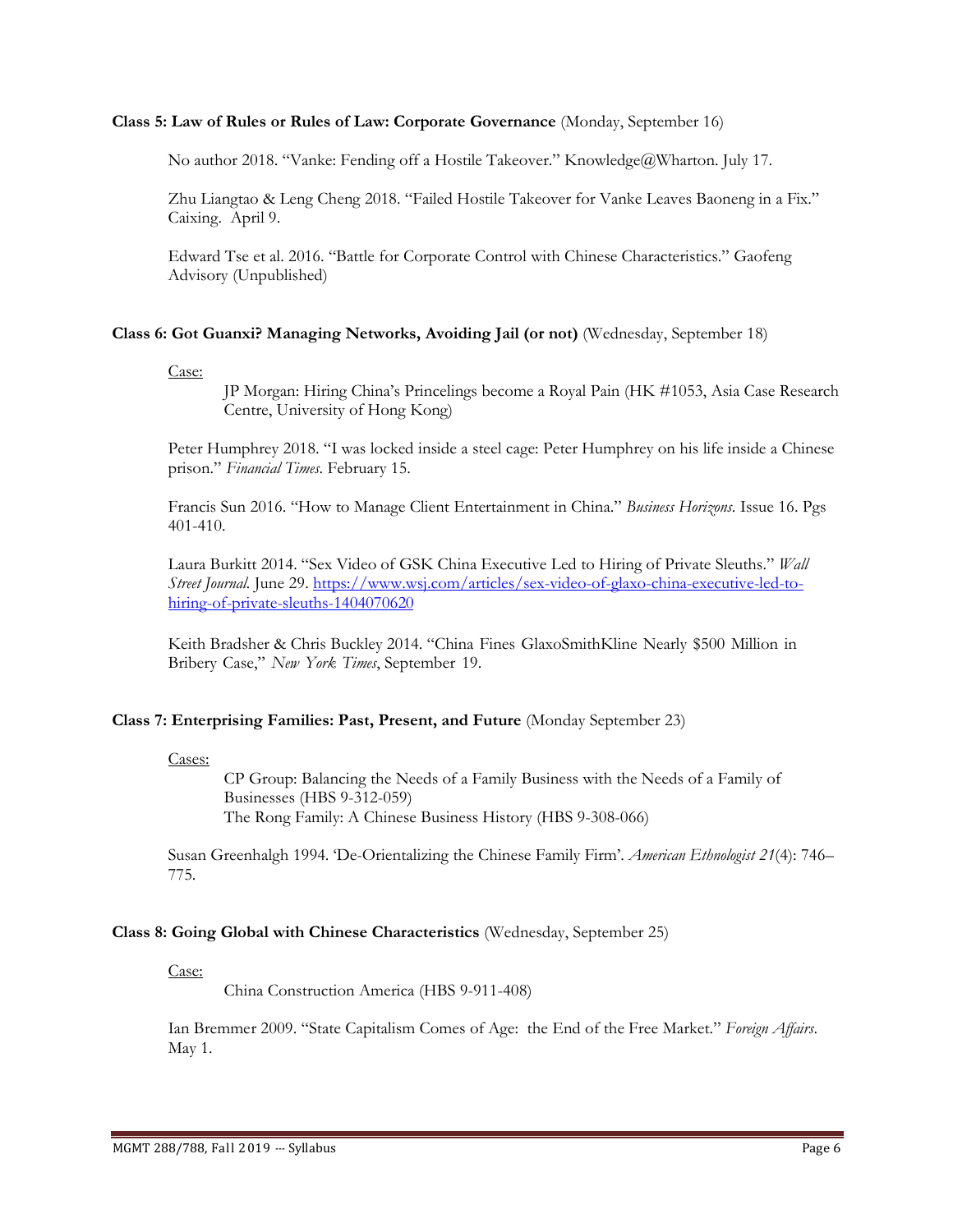**Class 9: Module I Wrap** (Monday, September 30)

No assigned readings

# **MODULE 3: MANAGING MARKET UNCERTAINTY**

## **Class 10: Sharing Economies: Alliances and Frenemies in China** (Wednesday, October 2)

Cases:

Uber in China: Driving in the Gray Zone (HBS 9-316-135) Danone & Wahaha: A Bittersweet Partnership (IMD #IMD367 v.14.08.2008)

William C. Kirby 2016. "The Real Reason Uber is Giving Up on China." *Harvard Business Review*

David Barboza 2009. "Danone Exits China Venture after Years of Legal Dispute." September 30.

## **Class 11: Manage Information Flows** (Monday, October 7)

Case:

Foxconn vs. BYD: Commercial Espionage or Learning by Hiring (A case) (HKU #908, Asia Case Research Centre, University of Hong Kong)

Sinovel vs. American Semiconductor (readings to follow)

Marissa Anne Pagnattaro 2012. "Preventing Know-How from Walking Out the Door in China: Protection of Trade Secrets." *Business Horizons*. Volume 55, pp. 329-337.

# **Class 12: Assess the Value of Platform-Building** (Wednesday, October 9)

### Cases:

JD.com: Envisioning the Future of Retail (HBS 9-615-049) Wechat: A Global Platform? (HBS 9-618-051)

# **Class 13: Know Your Audience** (Monday, October 14)

Case:

McDonald's China: The Expired Meat Scandal (HK #1055, Asia Case Research Centre, University of Hong Kong)

Yuhan Xu 2018. "Dolce & Gabbana Ad (with Chopsticks) provokes public outrage in China." National Public Radio, Goats and Soda program, December 1. [https://www.npr.org/sections/goatsandsoda/2018/12/01/671891818/dolce-gabbana-ad-with](https://www.npr.org/sections/goatsandsoda/2018/12/01/671891818/dolce-gabbana-ad-with-chopsticks-provokes-public-outrage-in-china)[chopsticks-provokes-public-outrage-in-china](https://www.npr.org/sections/goatsandsoda/2018/12/01/671891818/dolce-gabbana-ad-with-chopsticks-provokes-public-outrage-in-china) (be sure to watch the short videos)

Anita Chang Beattie 2013. "How Chicken Poetry is helping KFC Recover from China Scandal." **Ad Age**. March 13. [https://adage.com/article/global-news/chicken-poetry-helping-kfc-recover-china](https://adage.com/article/global-news/chicken-poetry-helping-kfc-recover-china-scandal/240319)[scandal/240319](https://adage.com/article/global-news/chicken-poetry-helping-kfc-recover-china-scandal/240319)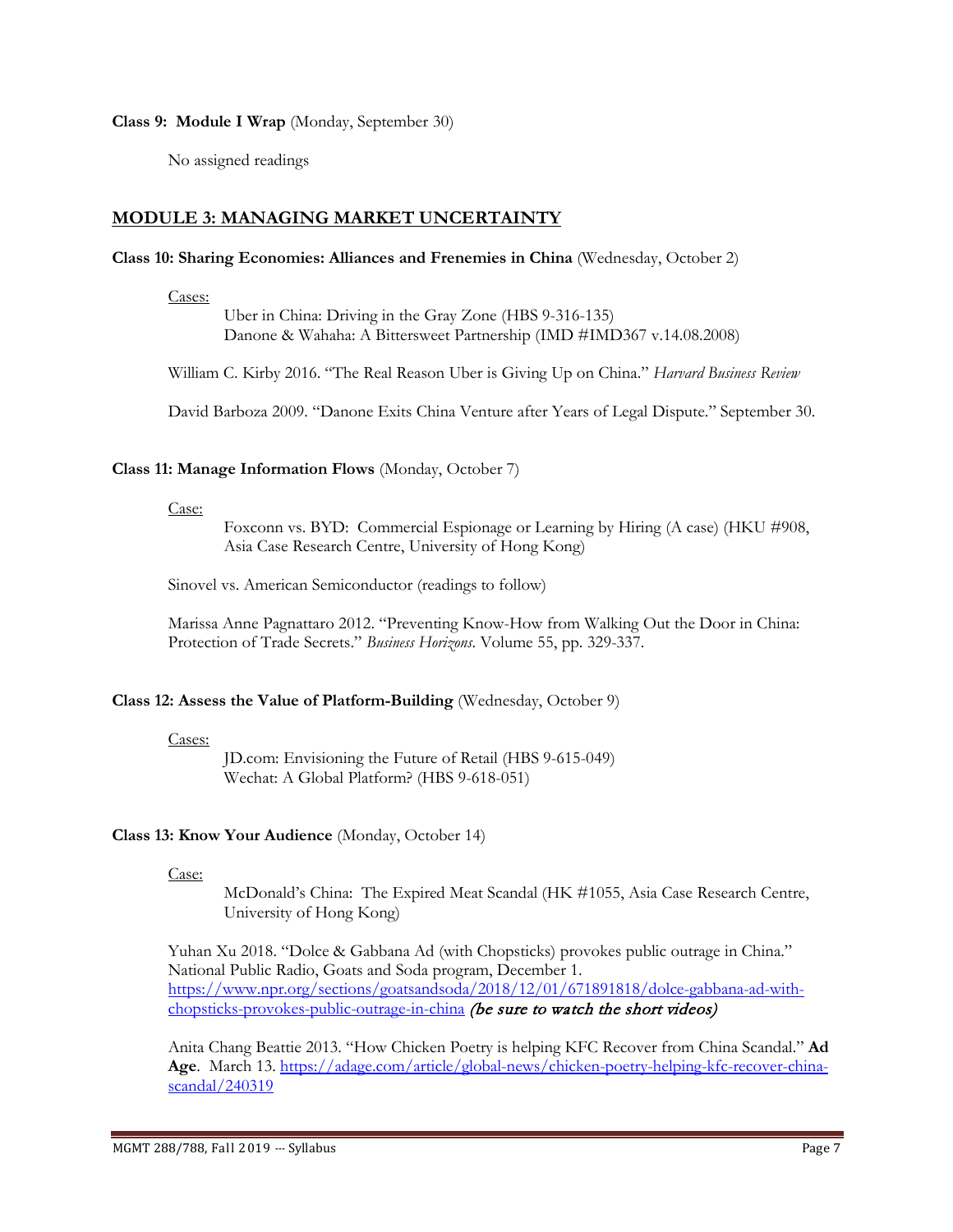Elizabeth Paton 2012. "Versace, Givenchy, Coach apologize to China after T-Shirt Row." New York Times. August 12. [https://www.nytimes.com/2019/08/12/fashion/china-donatella-versace-t](https://www.nytimes.com/2019/08/12/fashion/china-donatella-versace-t-shirt.html)[shirt.html](https://www.nytimes.com/2019/08/12/fashion/china-donatella-versace-t-shirt.html)

## **Class 14: Innovate with Chinese Characteristics** (Wednesday, October 16)

Case:

Wanxiang Group: A Chinese Company's Global Strategy (A Case) (HBS 9-308-058)

Loren Brandt and Eric Thun 2010. "The Fight for the Middle: Upgrading, Competition & Industrial Development in China." *World Development.* Volume 38: Issue 11. Pgs 1555-1574.

Edward Tse et al. "Shanzhai: A Chinese Phenomenon." Booz & Co. (now PWC), not dated.

## *Optional:*

No author. "China's Copycat Manufacturers are now pushing the Boundaries of Innovation." *South China Morning Post*, not dated. [https://www.scmp.com/native/business/topics/invest](https://www.scmp.com/native/business/topics/invest-china/article/1802238/chinas-copycat-manufacturers-are-now-pushing)[china/article/1802238/chinas-copycat-manufacturers-are-now-pushing](https://www.scmp.com/native/business/topics/invest-china/article/1802238/chinas-copycat-manufacturers-are-now-pushing)

## **Class 15: Innovate from Within** (Monday, October 21)

Case:

Haier: Incubating Entrepreneurs in a Chinese Giant (HBS 9-318-104) Chairman Zhang and Broad Group: Growth Dilemmas (HBS 9-412-095)

# **Class 16: Innovate through Acquisition** (Wednesday, October 23)

Cases:

Blue Star Acquisition of Adisseo (A Case) (Tsinghua SEM #TU0070) Blue Star Acquisition of Adisseo (B Case) (Tsinghua SEM #TU00710)

# **Class 17: Signal Your Commitment** (Monday, October 28)

Case:

ABB: 'In China, For China' (HBS 9-711-044)

# **Class 18: Module II Wrap** (Wednesday, October 30)

No Assigned Readings